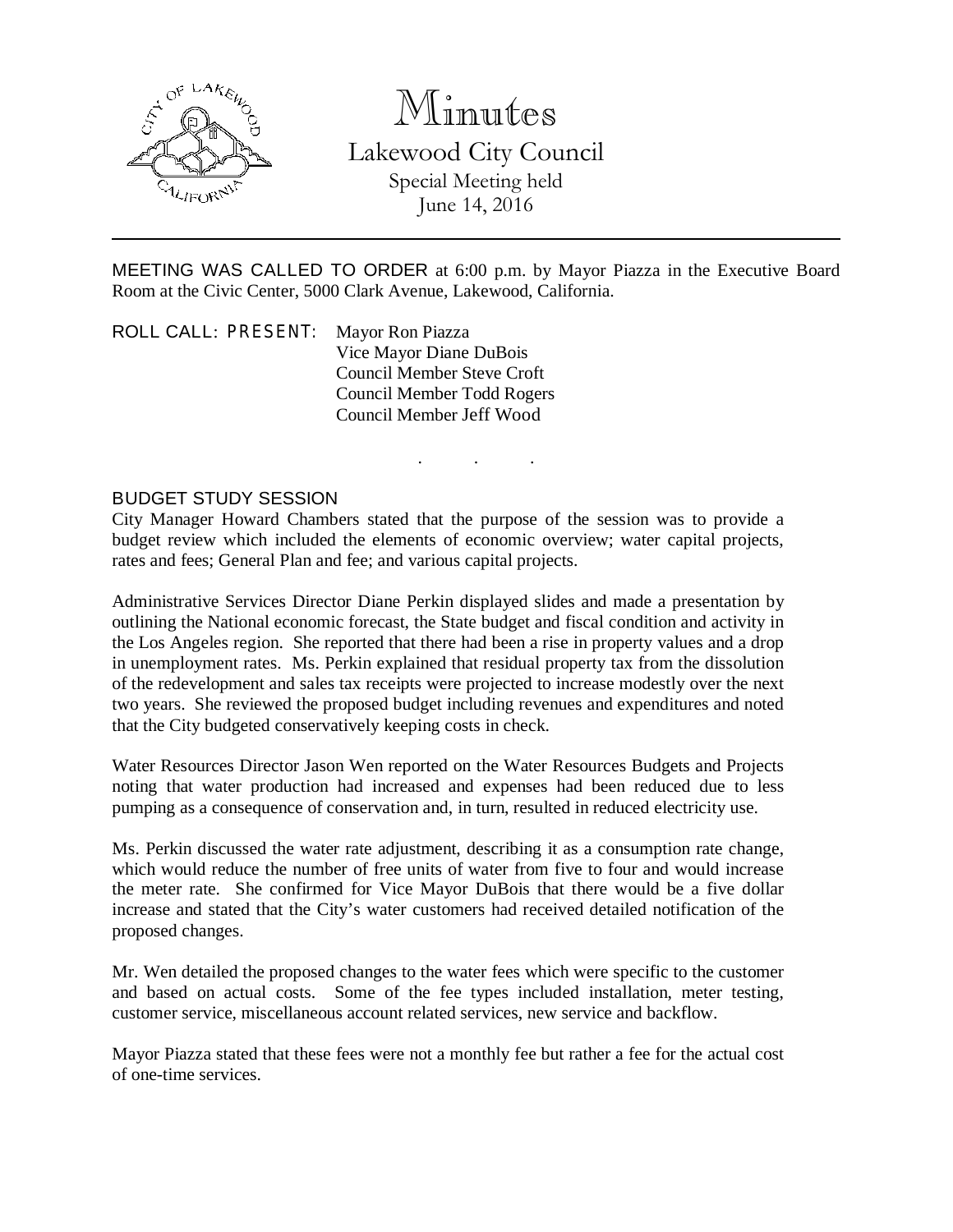City Council Minutes June 14, 2016 Page 2

### BUDGET STUDY SESSION - Continued

In response to Council Member Wood's concerns regarding a proposed increase to fees for new customers and reduced fees for delinquent accounts, Council Member Croft and Ms. Perkin responded by stating that some of the anticipated costs had taken into account the potential for instances of mistaken water service shutoffs and considered easing customers into the increases.

Mr. Wen continued by reporting on the essential nature of water to be safe, reliable and cost-effective. He identified some of the water resources capital projects such as a Water Master Plan and a Water Rate Study. He stated that the Water Committee had recommended the development of a "pay as you go" plan to finance capital projects.

Council Member Rogers concurred with Council Member Croft's comments regarding the importance of developing a water master plan to provide guidance with the City's water resources in terms of flow rate capacity, interagency connections and other such factors.

Community Development Director Sonia Southwell explained that with regards to the General Plan update, there was no mandatory requirement for all the elements to be updated on a schedule in a manner similar to the Housing Element. However, there were some changes in the law that would prompt an update to some of the elements. She stated that a revision to the fees would cover the cost of preparing a General Plan every sixteen years and a revision to the Development Review Board fees would cover the cost of providing DRB services.

Public Works Director Lisa Rapp stated that preparation of plans for the Burns Community Center renovation, with an estimated cost of \$2.1 million, were underway, and included interior and exterior renovation. She also provided highlights to proposed improvements at the Centre; Bolivar Park play areas; the water capture projects at Bolivar and Mayfair parks; and the Lakewood Equestrian Center.

At 7:28 p.m., the Special Meeting of the City Council was recessed for the Regular Meeting of the City Council. At 8:29 p.m., the Special Meeting was reconvened.

. . .

. . .

Lisa Litzinger, Director of Recreation and Community Services, discussed the options of the lease with the current tenant at the Lakewood Equestrian Center noting the importance of her cooperation and the need to invest in the property.

Ms. Rapp described some of the smaller facility projects which included the Meter/Print Shop Roof and HVAC; park monument signs; Civic Center parking lot resurfacing; and Mayfair Park pavilion carpet replacement. Some of the continuing design/development facility projects included Rynerson Park; Centre AV equipment and infrastructure; Monte Verde Park doors and floor replacement; Mayfair snack bar; Weingart Senior Center; Nixon Yard Master Plan, City Hall Interior. Projects which were budgeted annually included fire and security systems, park hardscape repairs, fence projects, park restroom refresh.